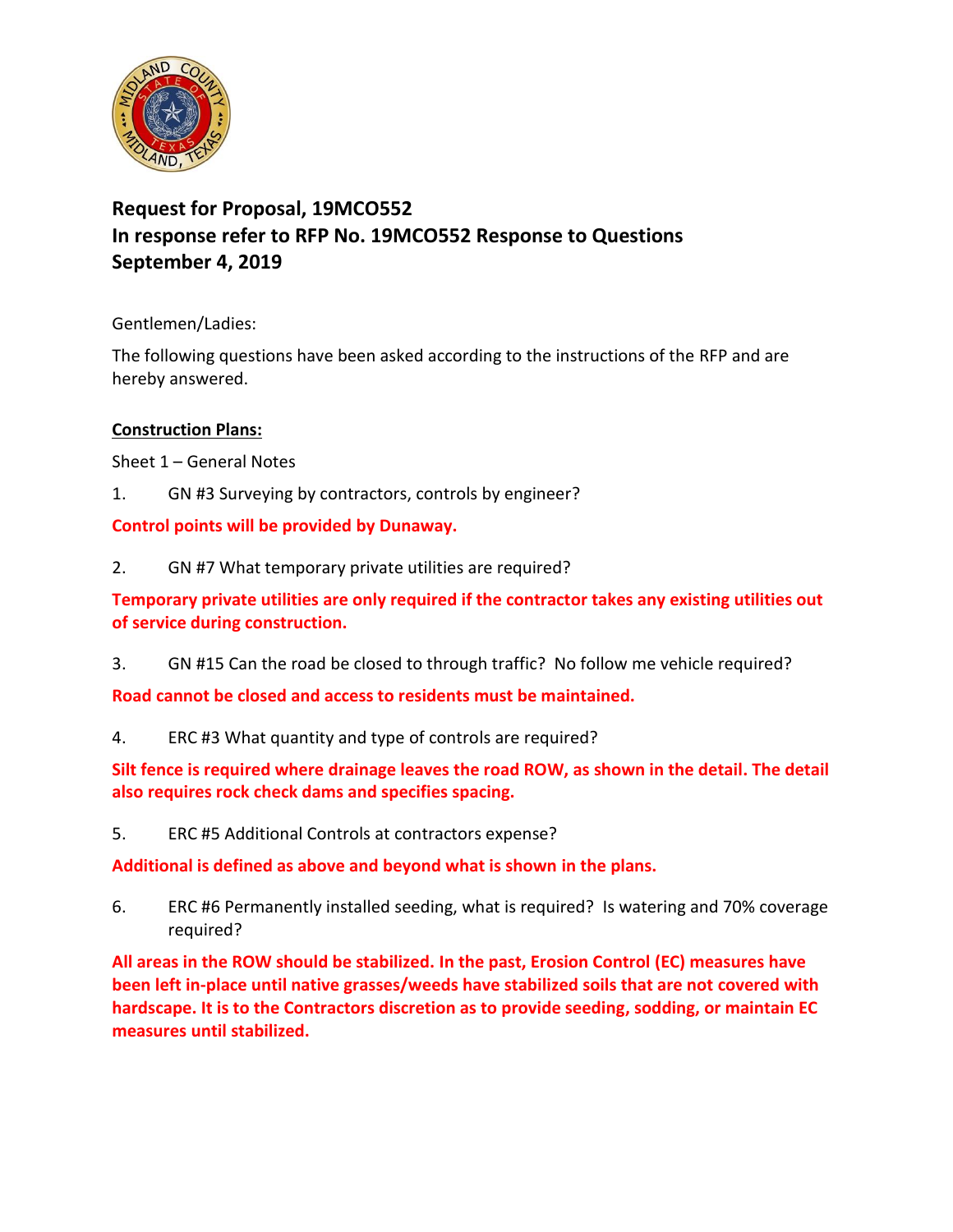Sheet 2 – Typical Sections

7. What is required on the driveways? Sheet 10 shows 5" concrete over 6" base. Is the base included in bid item 6? Where is the bid item for concrete driveways? Detail show CMP under driveway, where?, why size? Concrete 3000 psi?

**The driveway detail included is the Midland County Driveway Standard and is a typical detail. Culverts and concrete are only required on driveways if it is called out or hatched as such on the plan and profile sheets. The quantity for gravel driveways has been included in the bid tab under Bid Item No. 6: "Flexible Base (Roadways and Driveways)".** 

8. Note #3 Base is required to be placed in 4" or 6" lifts, can 8' be placed in one lift?

#### **See the Geotechnical report.**

9. Driveway gravel to be removed, what depth? Is it in bid item 2?

**Yes, this is included in Bid Item No. 2.** 

10. Cattle guard to be removed at sta 42+05, reinstalled? replaced?

**The cattleguard is to remain in place. Only the driveway is to be removed and replaced.**

Sheet 3 – Overall Roadway Stationing

11. Power Pole may be relocated if necessary, what determines if it must be relocated? Has the utility been notified? Who was the contact?

**The power pole may be relocated if the contractor is unable to complete the work as proposed in the plans. It is the Contractor's responsibility to contact utility companies as needed during the work.**

Sheet 8 – Plan and Profile: Sta 33+00 to 44+00

12. Two pipelines are shown at sta 39+30/75, sheet 11 shows a pipeline cap. Is this required? If it is, what length, and width?

**The requirement of pipeline caps is dependent on the depth of the pipeline. If it is less than 3' from the finished grade, a cap is required. Pipeline caps shall as shown in the detail across the full width of the ROW.**

Sheet 11 – Pipe Encasement and Mailbox Details

13. Detail of mailboxes, where?

**Any mailboxes that will be in conflict with the edge of pavement or grading during construction. Protect mailboxes in place if possible.**

#### **Bid Quantities (Bid Tab)**

14. Item #5: Prime quantity seems high, application 0.20 gal/sy?

**For the estimate included in this bid Dunaway used 0.3 gal/sy. There are multiple materials accepted for use as Prime in the specification called "Item 300: Asphalts, Oils, and**